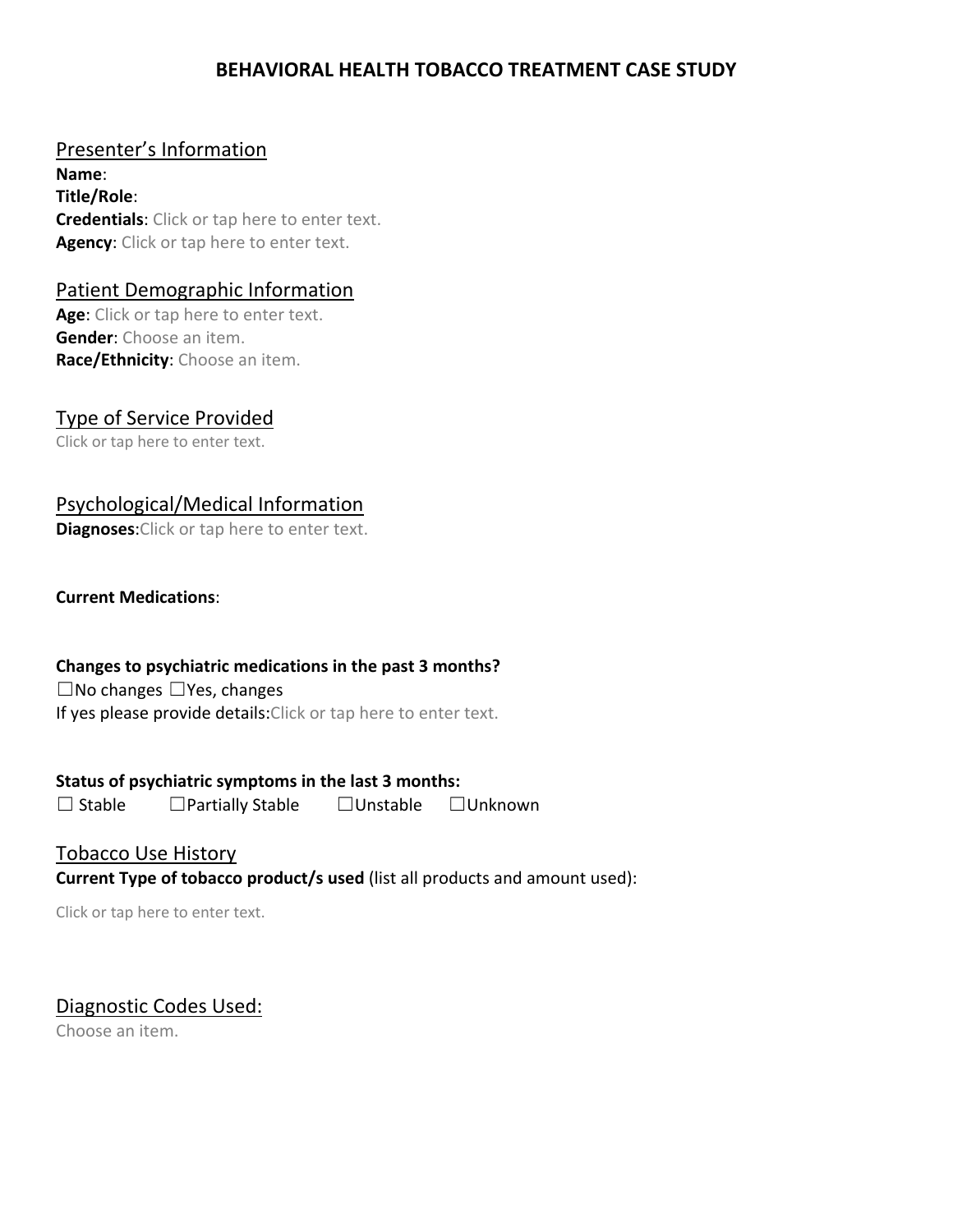## Tobacco Treatment Medications

#### **Tobacco Treatment Medications Used** (Past and current)**:**

☐Nicotine Gum ☐Nicotine Lozenge ☐Nicotine Patch ☐Nicotine Inhaler

☐Nicotine Nasal Spray ☐Bupropion SR/Zyban ☐Varenicline/Chantix

 $\Box$  Combination Therapy?

#### **Please detail the specific medication regimen, including medication strength**

Click or tap here to enter text.

# Patient Barriers to Treatment:

Click or tap here to enter text.

# Providers Barriers to Treatment:

Click or tap here to enter text.

#### Treatment overview:

- Click or tap here to enter text.
- Click or tap here to enter text.
- Click or tap here to enter text.
- Click or tap here to enter text.
- Click or tap here to enter text.